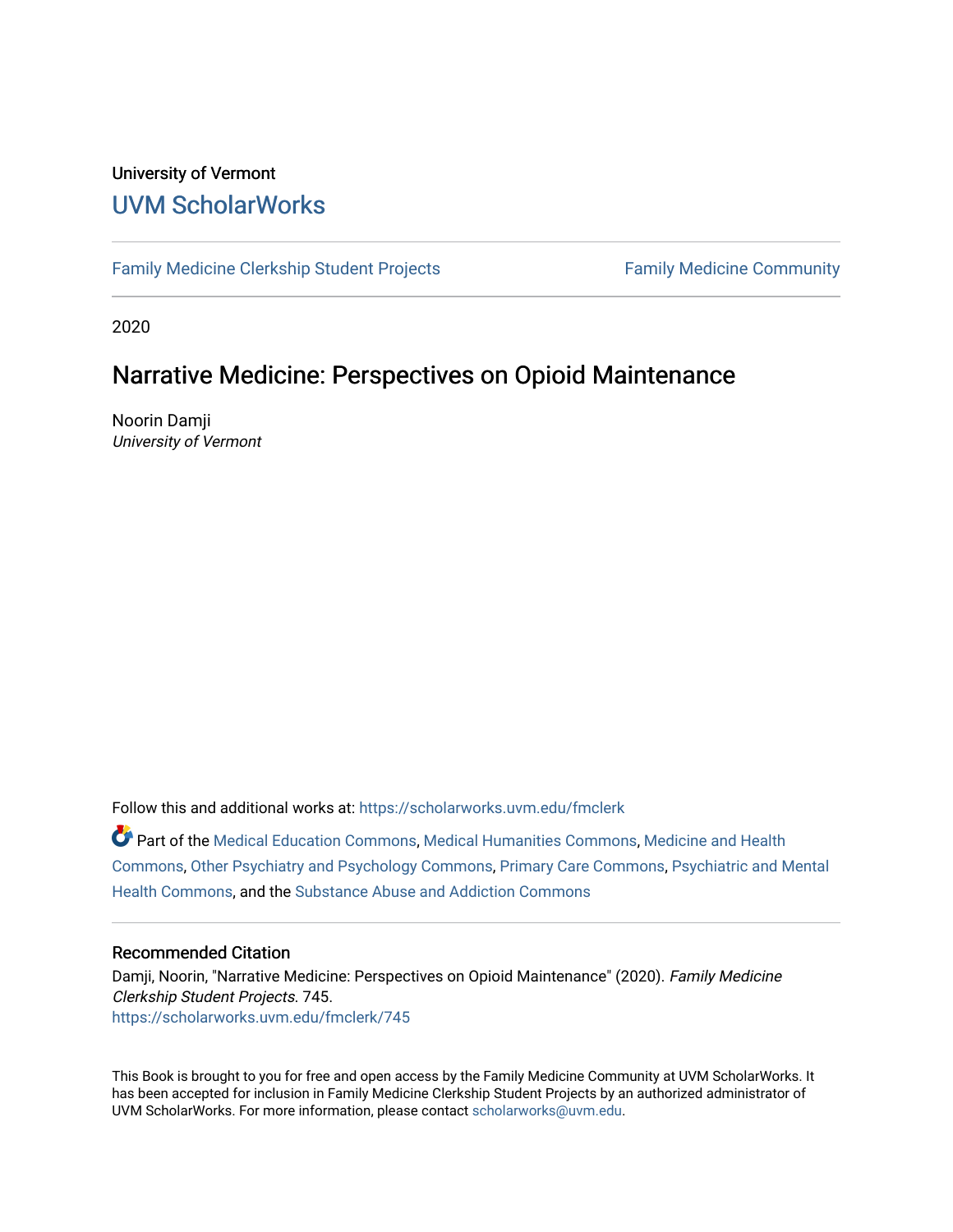

Narrative Medicine: Perspectives on Opioid Maintenance

**Noorin Damji Riverside Health Clinic, Burlington, Vermont Family Medicine: September – October 2020**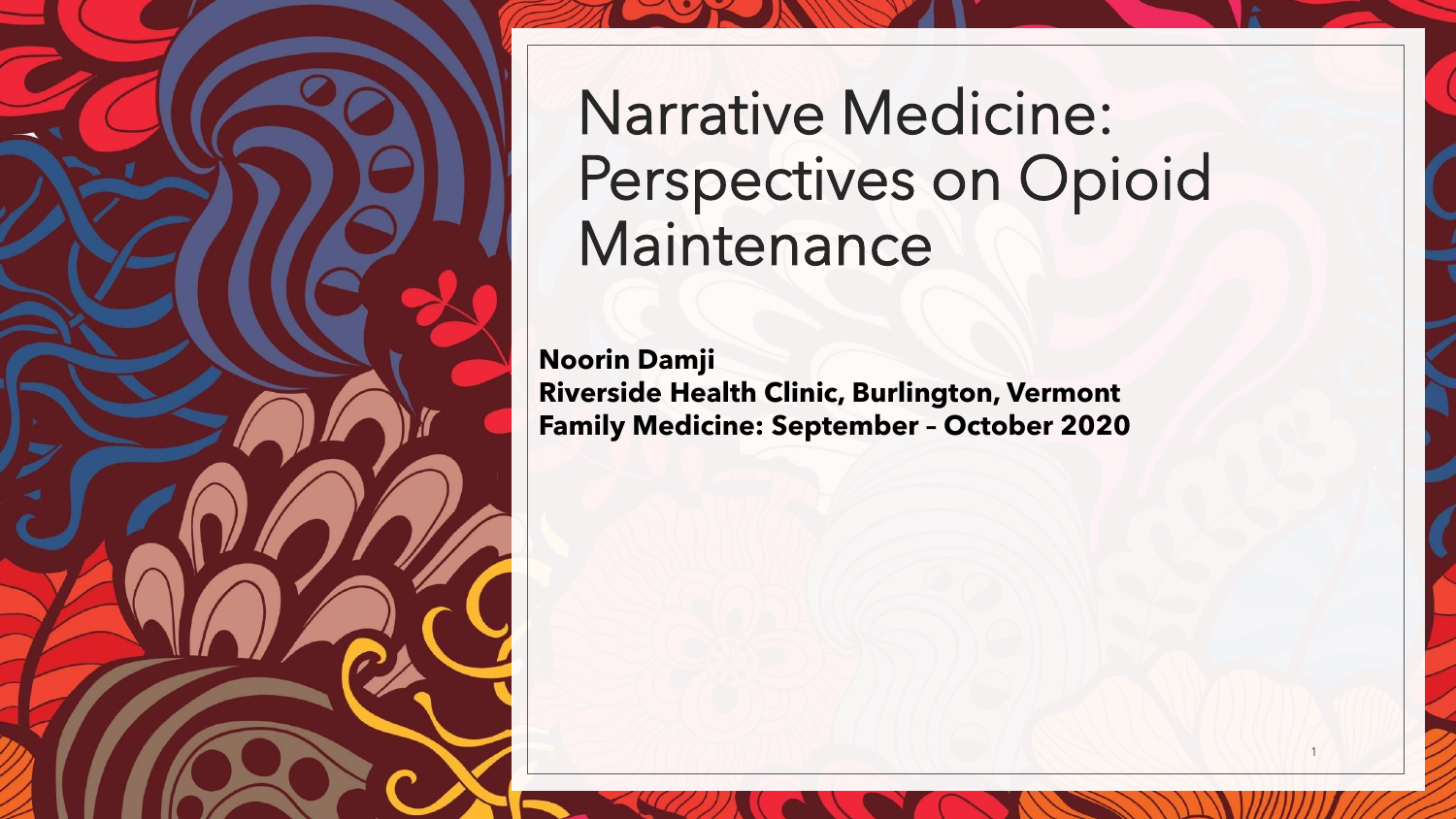## Problem Identification, 2 Key Issues

- Opioid use has boomed in rural states throughout the country, including Vermont
- There are effective opioid maintenance treatments available to mitigate harms related to unregulated opioid use (infection, overdose, and psychosocial stressors)
- **People who experience opioid addiction often feel marginalized by healthcare workers, or stigmatized by the medical system.**
- **There are currently not enough medical providers to meet the needs of people who struggle with opioid addiction**
- These factors create barriers that prevent the medical establishment from effectively meeting the needs of people who experience addiction

"I had a surgery and they totally botched it. I don't believe I would have been treated this way if I was– you know, if they saw me as just a normal person I think they would have cared more."

"I've been in situations where I'm going to get my blood drawn at the hospital and the person will talk about how its so hard to find a good vein on me and call five people over, as if I'm not even there. It's humiliating.."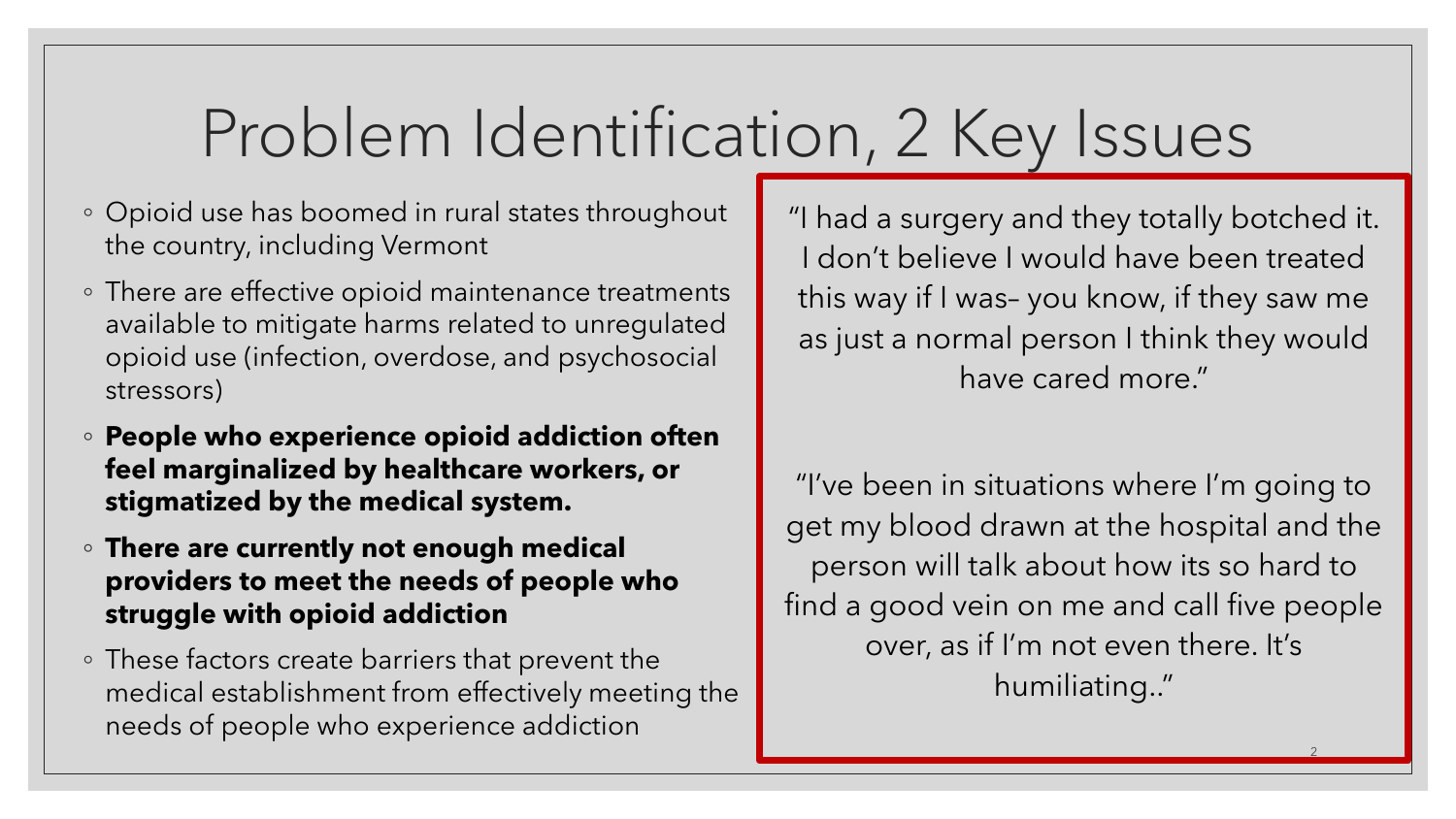### Public Health Costs, Considerations in Vermont ◦ It has been shown that the **healthcare**



The Centers for Disease Control and Prevention estimates that the total "economic burden" of prescription opioid misuse alone in the United States is **\$78.5 billion a year**, including the costs of healthcare, lost productivity, addiction treatment, and criminal justice involvement.



**costs for Vermonters with addiction do not increase when those patients begin opioid maintenance treatment.** 



likely to be spent in **primary care settings and on addiction management** than **Emergency Department or Inpatient**  hospital care

- The workforce in Vermont is trending older as current workers age, and fewer young Vermonters are available to replace them in retirement. This poses threats to the stability of the state.
- Between 1999-2015, opioids were responsible for a loss of **44 million labor hours**, and **\$2.6 billion in economic growth** 3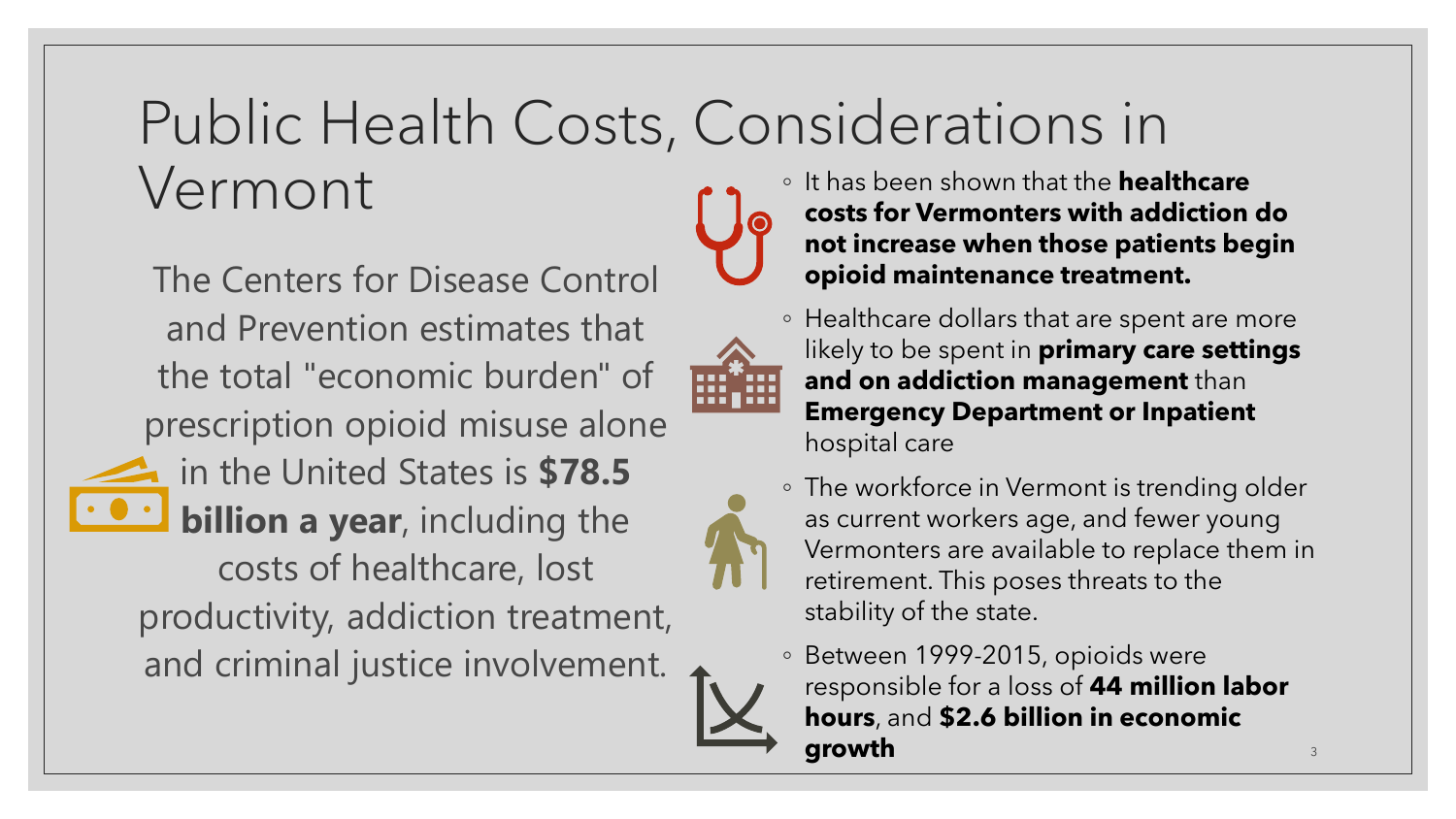## Community Perspective & Support for Project

### **Not enough patients on opioid agonist therapy**

"The biggest problem I see is that MAT really helps people, but **its hard to get in at first** and a lot of people don't want it. A lot of people **feel like they're just trading one addiction for the other, and that it doesn't count as being sober** if they're on MAT."

(Program Coordinator, Howard Center Safe Recovery)

#### **People feel marginalized by healthcare workers**

When asked about how he has fostered particularly successful treatment relationships, reported by his patients:

**"The irony is that all I do is treat [my patients] with the same respect that everybody deserves."** 

(Provider at Riverside Community Health Center with ~200 patients on opioid agonist therapy)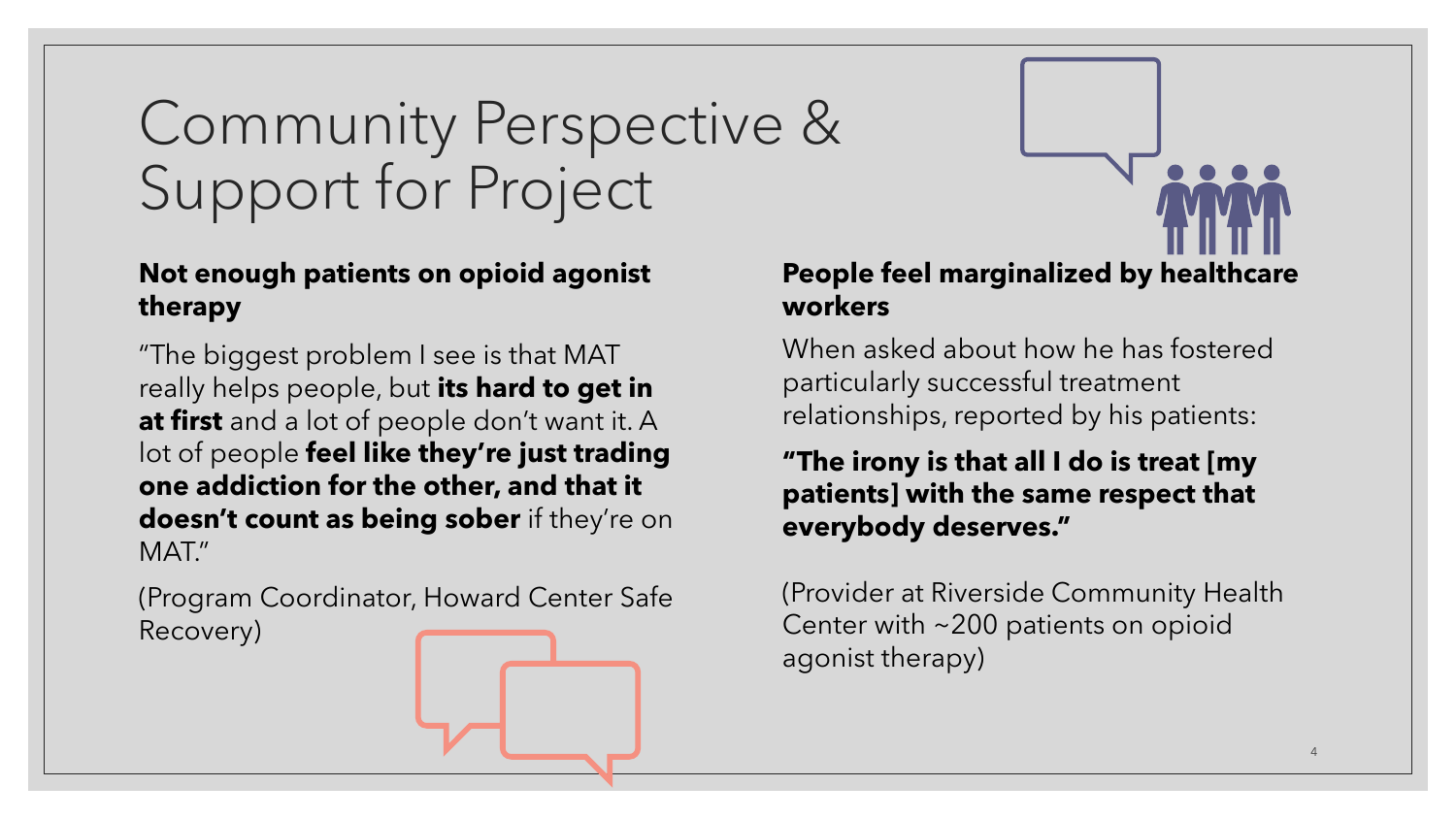### Intervention: Share patient perspectives with medical students

- Sharing patient narratives has been shown to increase provider empathy
	- This intervention is intended to help medical students develop a holistic view of the experience of addiction treatment before, during, and after their clinical rotations
- There is a lack of humanistic exposure to addiction treatment in medical school
	- Often medical education materials that include substance use focus on learning **drug mechanisms** of action, **test questions** in which a patient's substance use history is provided only as a clue to a **mental illness or an infectious disease**, and in clinical rotations patients with addiction are have been described as **'uninteresting', 'challenging'**, or suspected to be **malingering**



◦ Including humanistic experiences in medical training is important for developing positive attitudes toward managing substance abuse among medical trainees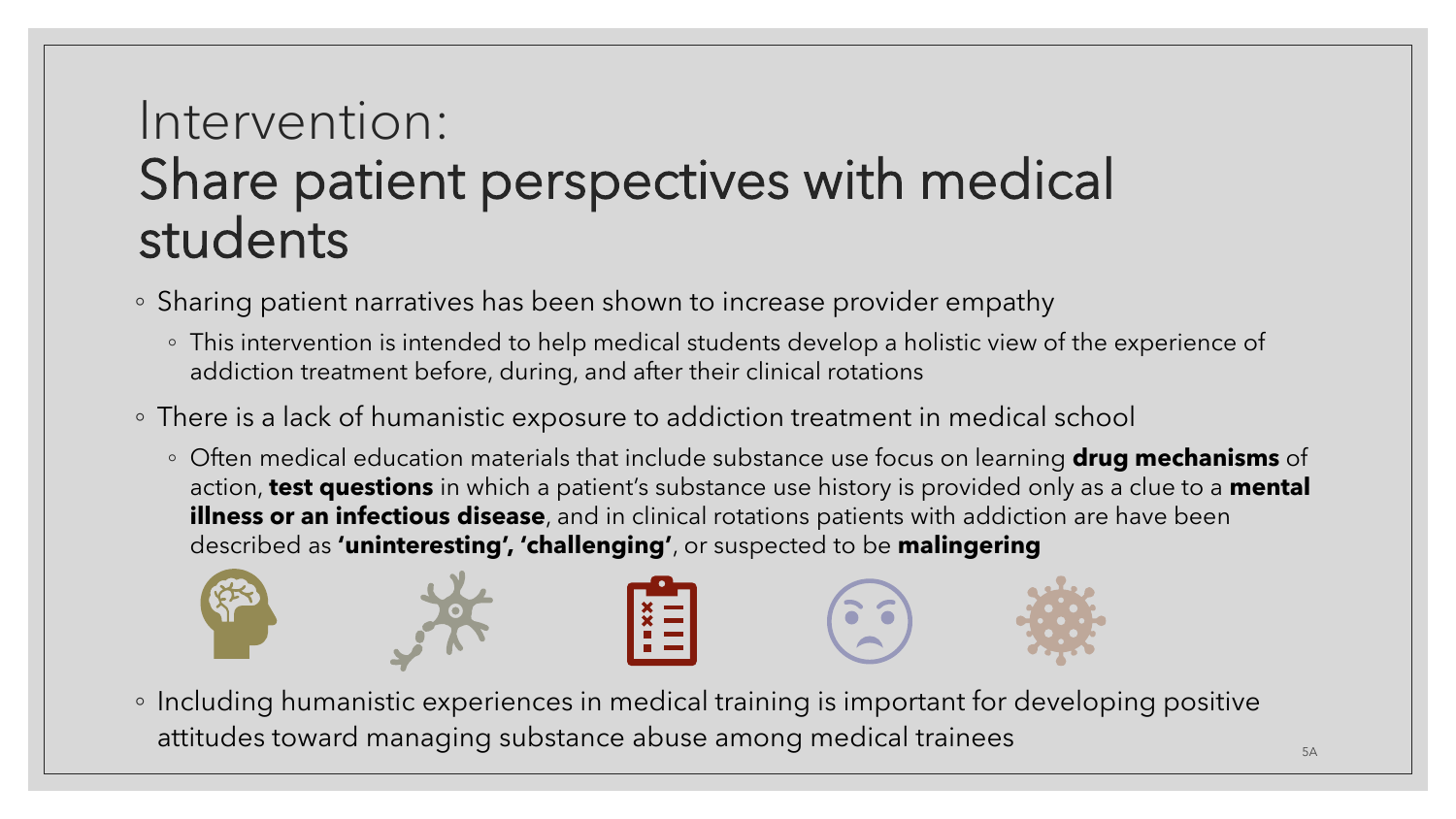## Methodology

### **Gather Patient Narratives**

- Identify patients on the treatment panel who were enthusiastic about receiving a small payment in exchange for their time and perspective.
	- $\, \circ \,$  It was important to us that this was framed in such a way that patients were not "study participants" but instead were **providing a valuable educational service.**
- Meet with patients, sign consent form, conduct semiformal interview, transcribe interview to text, and upload de-identified audio to podcast hosting website.





- Contacted PCR course director to include materials as optional content for PCR sessions in Addiction week and in future bridge weeks.
- Contacted student interest group to disseminate materials for optional individual enrichment
- Contacted Family Medicine clerkship director to disseminate materials to students

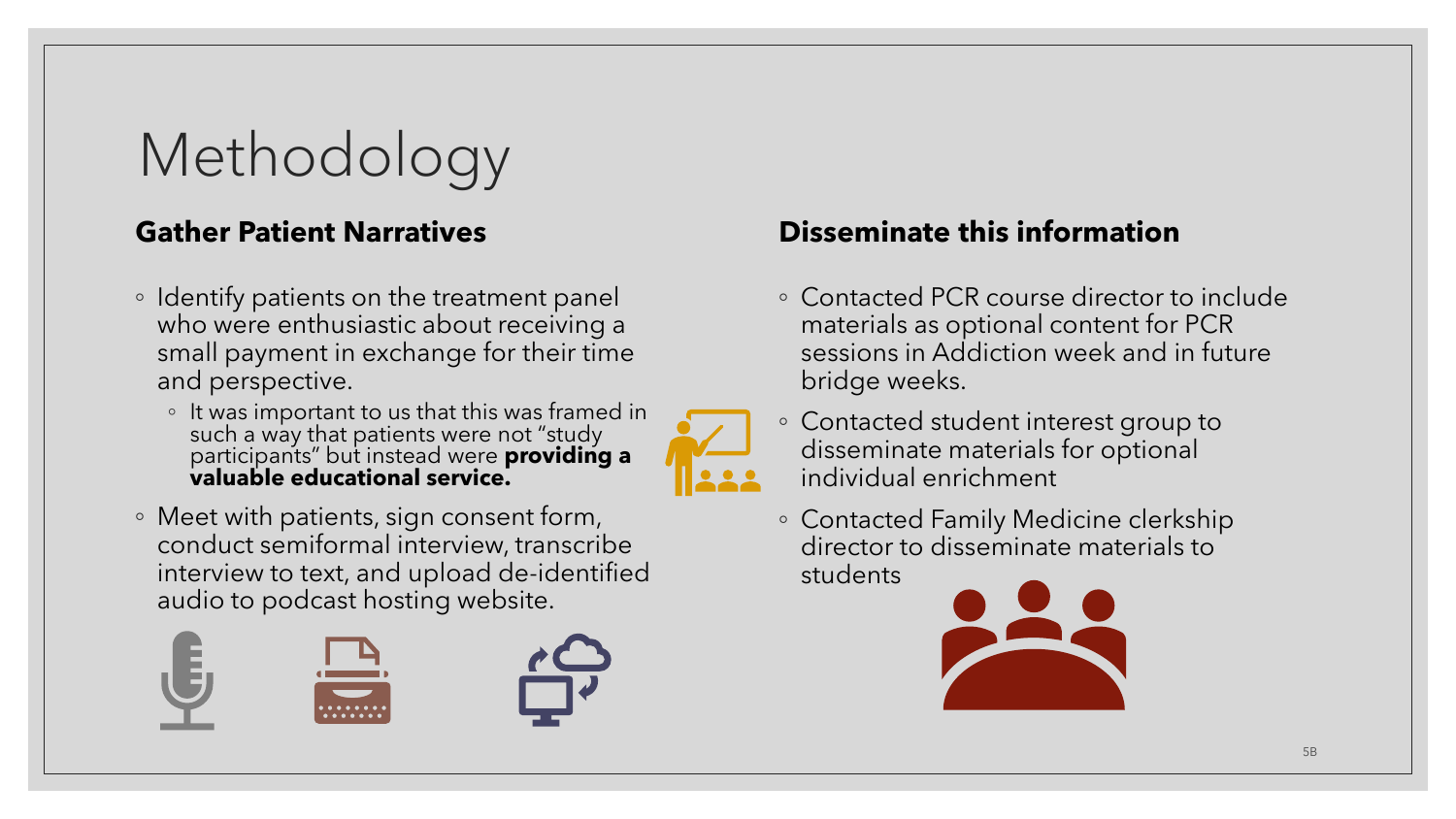### Results/Response

◦ Met with 6 participants for longform interviews

- Major themes surfaced:
	- Significant trauma history or **poor psychosocial support**
	- **Children** as a driving factor in sobriety
	- Negative experiences with **waiting lists**
	- Spending so much time with **other people fighting addiction** when first getting started added a layer of difficulty
	- Fear of having opioid agonist medication **taken away from patients by providers**
	- Strong **desire to "get off of" agonist therapy** in the next few years
	- Not feeling like taking opioid agonist **counts as sobriety**
	- Feeling othered, **being treated as less than human** by medical establishment
- PCR course director agrees to plan to distribute these as optional educational materials for first year curriculum and future bridge weeks.
- Brainstorming ways to include these as optional educational materials for Family Medicine clerkship students

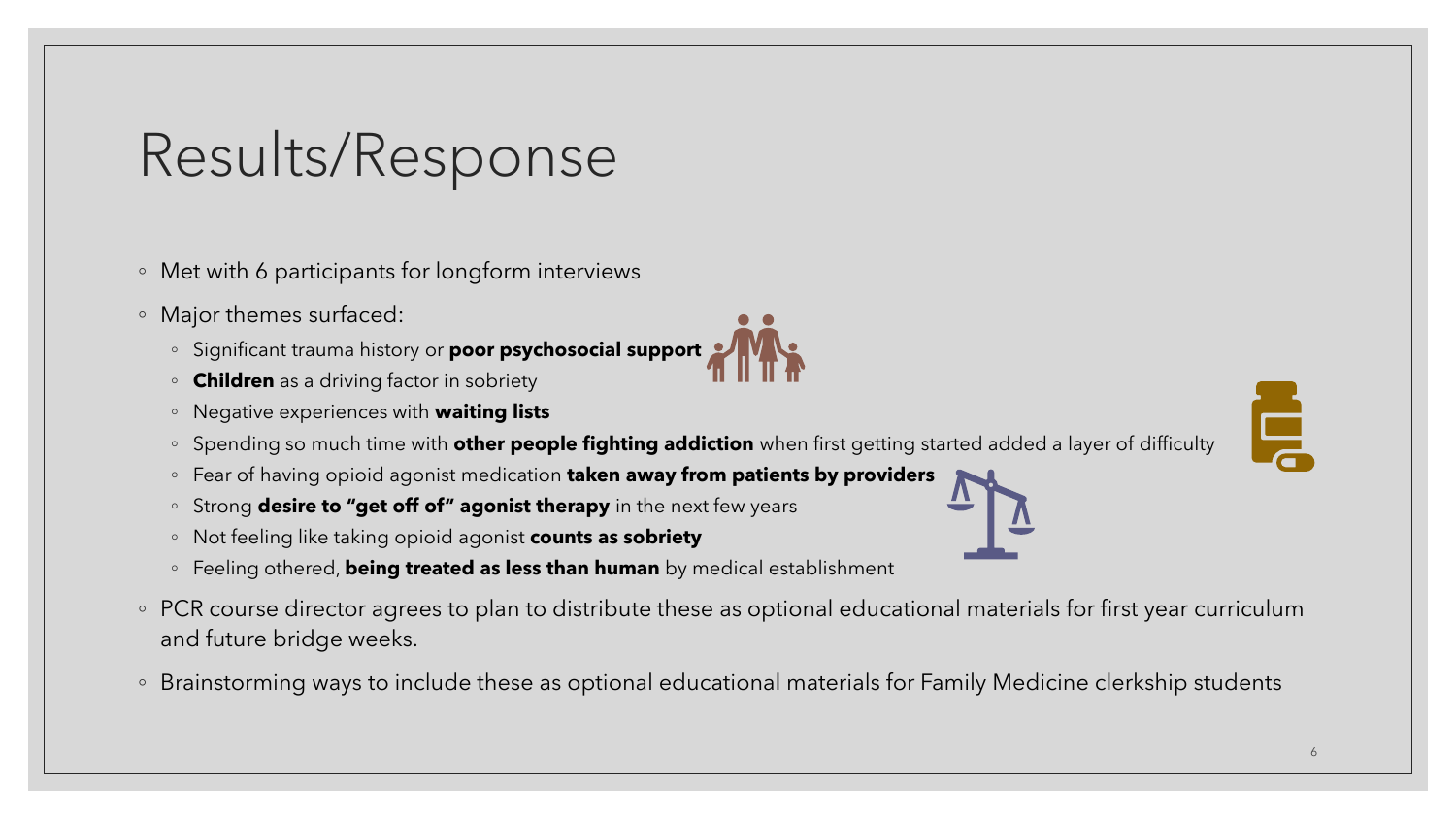## Evaluation of Effectiveness

- Encourage participants that read the materials or listen to podcast episodes to fill out a brief pre-test and post test survey.
- Topics to consider:
	- How would you rate **your level of comfort** listening to and responding to patients' stories of addiction?
	- What do you see as *the down sides* of treating addiction as a physician? How heavily does this factor into **your decision to treat addiction** in your medical practice?
	- What do you see as *the positive parts* of treating addiction as a physician? How heavily does this factor into **your decision to treat addiction** in your medical practice?
	- From clinical and non-clinical **experiences in medical school**, what has been your **takeaway impression** of working with patients who experience addiction?
	- From **this module**, what has been your **takeaway impression** of working with patients who experience addiction?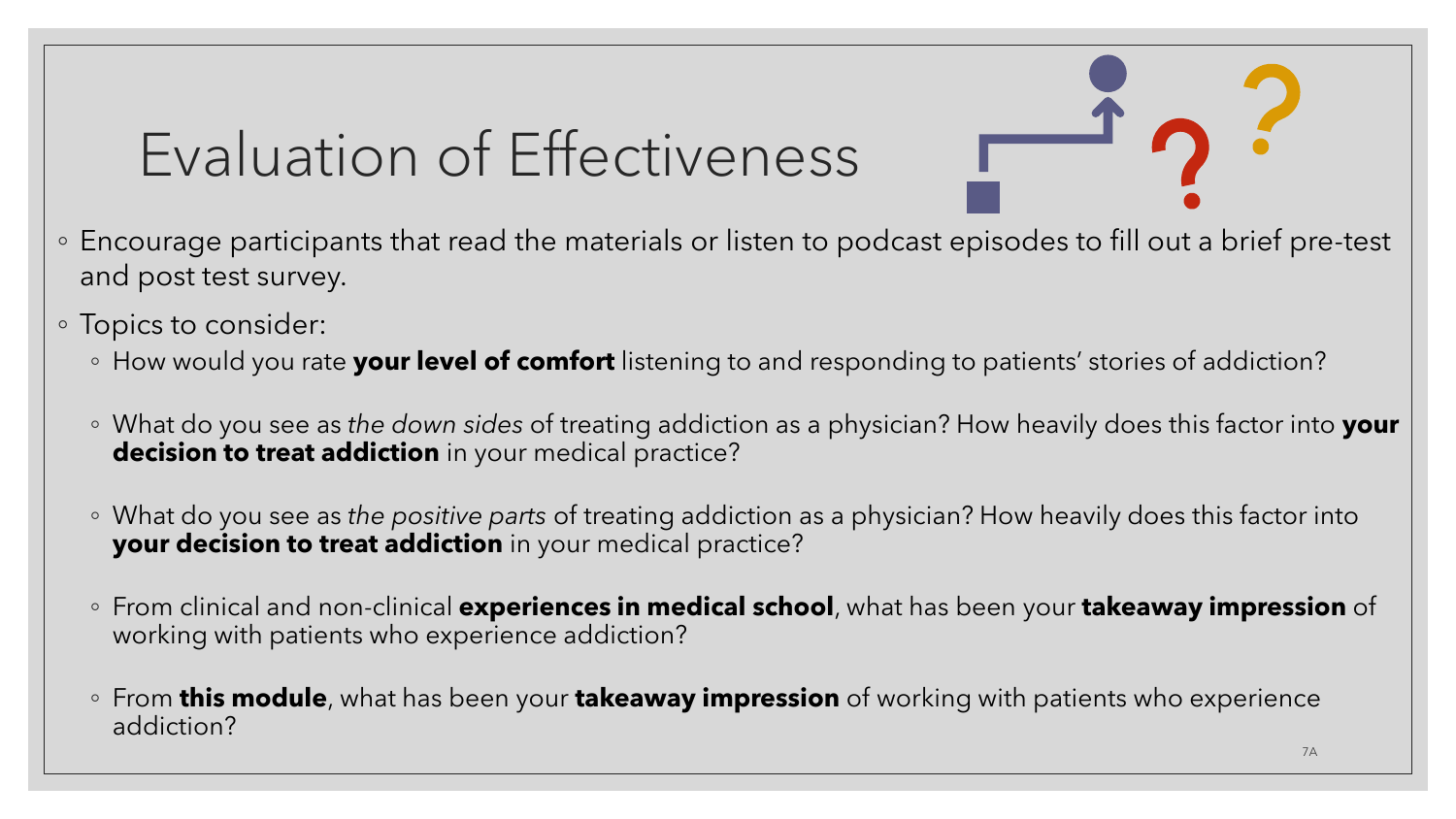# Limitations

- Small number of patients contributed to this work
- Subjective nature of information gathering
- 
- Privacy concerns prohibits use of original recordings, inflection and emotion are difficult to recreate when anonymized
- Limited amount of time to develop and disseminate materials
- Limited amount of time to evaluate effectiveness





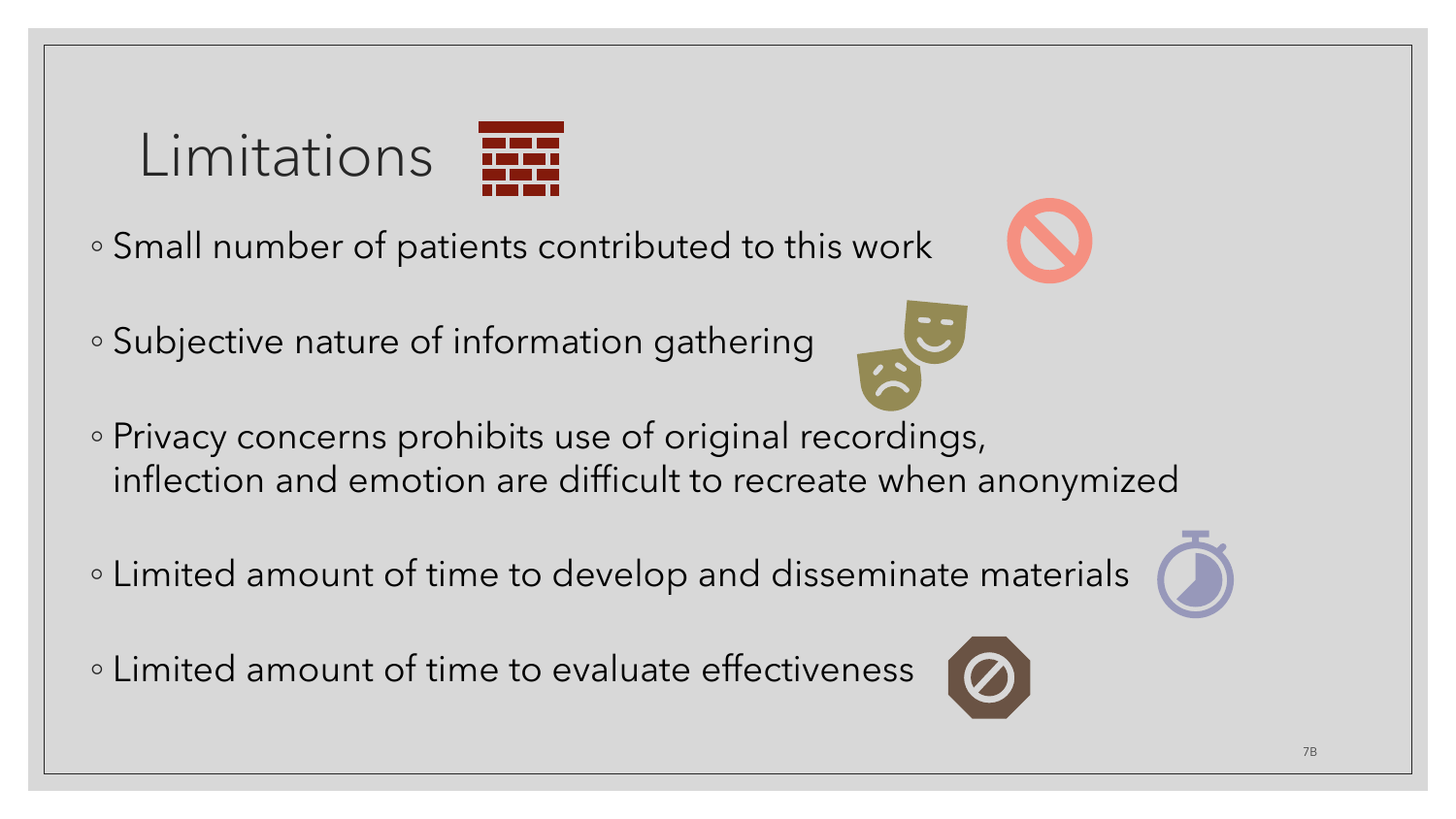Recommendations for future interventions/projections

- Increase breadth of perspectives: continue collecting narratives from a variety of patients
- Increase breadth of dissemination: find realistic ways to disseminate materials to other allied health care professionals and students, and to community members
- Disseminate pre/post test survey concurrently with materials

◦ Invite patients to medical curricula to speak as educators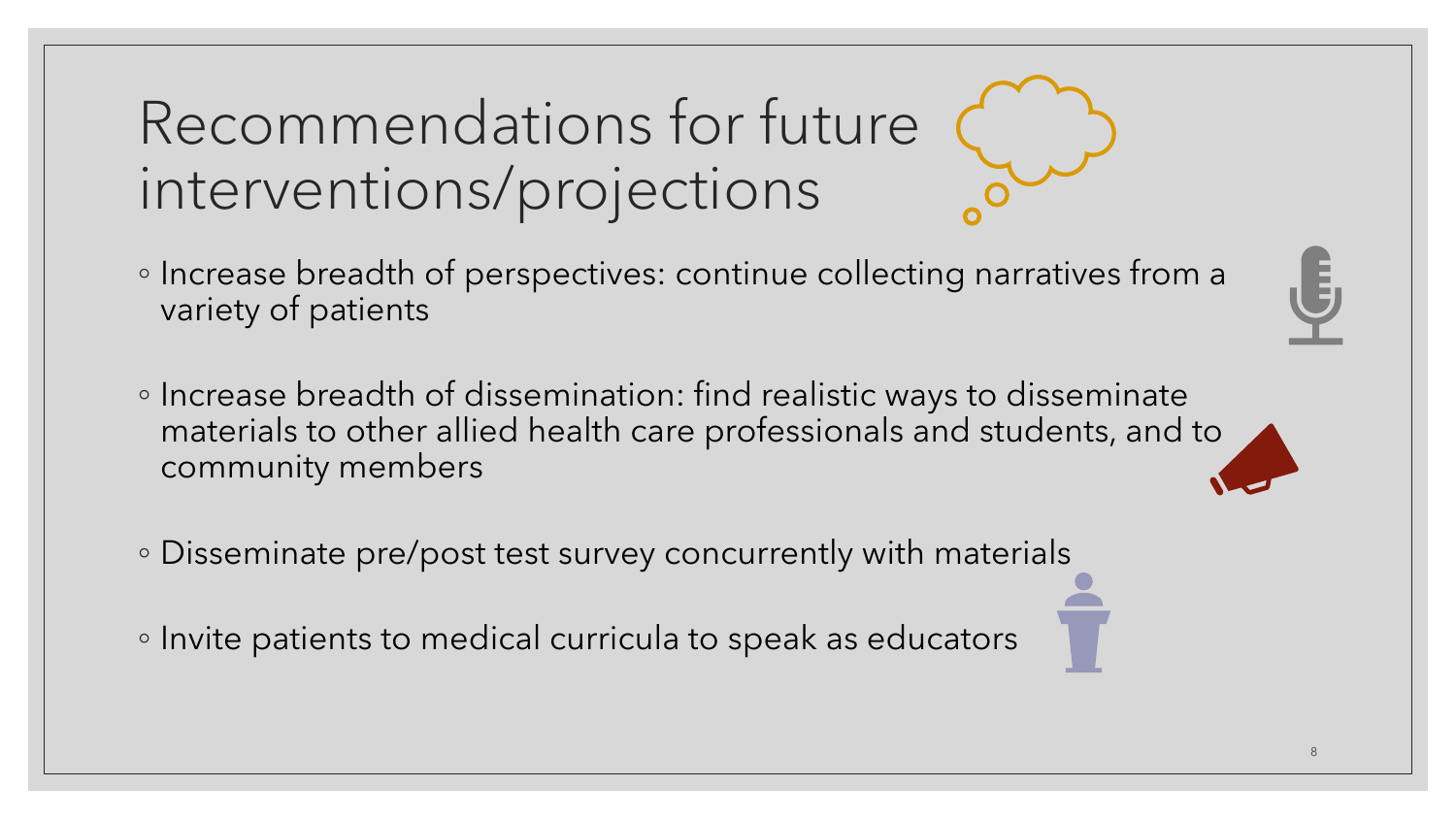## References

- Vermont Hub-and-Spoke Model of Care For Opioid Use Disorder: Development, Implementation, and Impact <https://www.ncbi.nlm.nih.gov/pmc/articles/PMC5537005/>
- National Institute on Drug Abuse, Opioid Overdose Crisis https://www.drugabuse.gov/drug-topics/opioids/opioid-overdose[crisis#:~:text=The%20Centers%20for%20Disease%20Control,treatment%2C%20and%20criminal%20justice%20involvement](https://www.drugabuse.gov/drug-topics/opioids/opioid-overdose-crisis#:~:text=The%20Centers%20for%20Disease%20Control,treatment%2C%20and%20criminal%20justice%20involvement).
- Impact of Medication-Assisted Treatment for Opioid Addiction on Medicaid Expenditures and Health Services Utilization Rates in Vermont

[https://www.journalofsubstanceabusetreatment.com/article/S0740-5472\(15\)30065-9/pdf](https://www.journalofsubstanceabusetreatment.com/article/S0740-5472(15)30065-9/pdf)

- The Vermont Futures Project, Changing Workforce <https://vtfuturesproject.org/our-workforce/changing-workforce/#tabs|3>
- American Action Forum, Vermont <https://www.americanactionforum.org/project/opioid-state-summary/vermont/>
- Does narrative medicine education improve nursing students' empathic abilities and academic achievement? A randomised controlled trial <https://www.ncbi.nlm.nih.gov/pmc/articles/PMC6134671/>
- Training Physicians to Treat Substance Use Disorders <https://www.ncbi.nlm.nih.gov/pmc/articles/PMC2741399/>